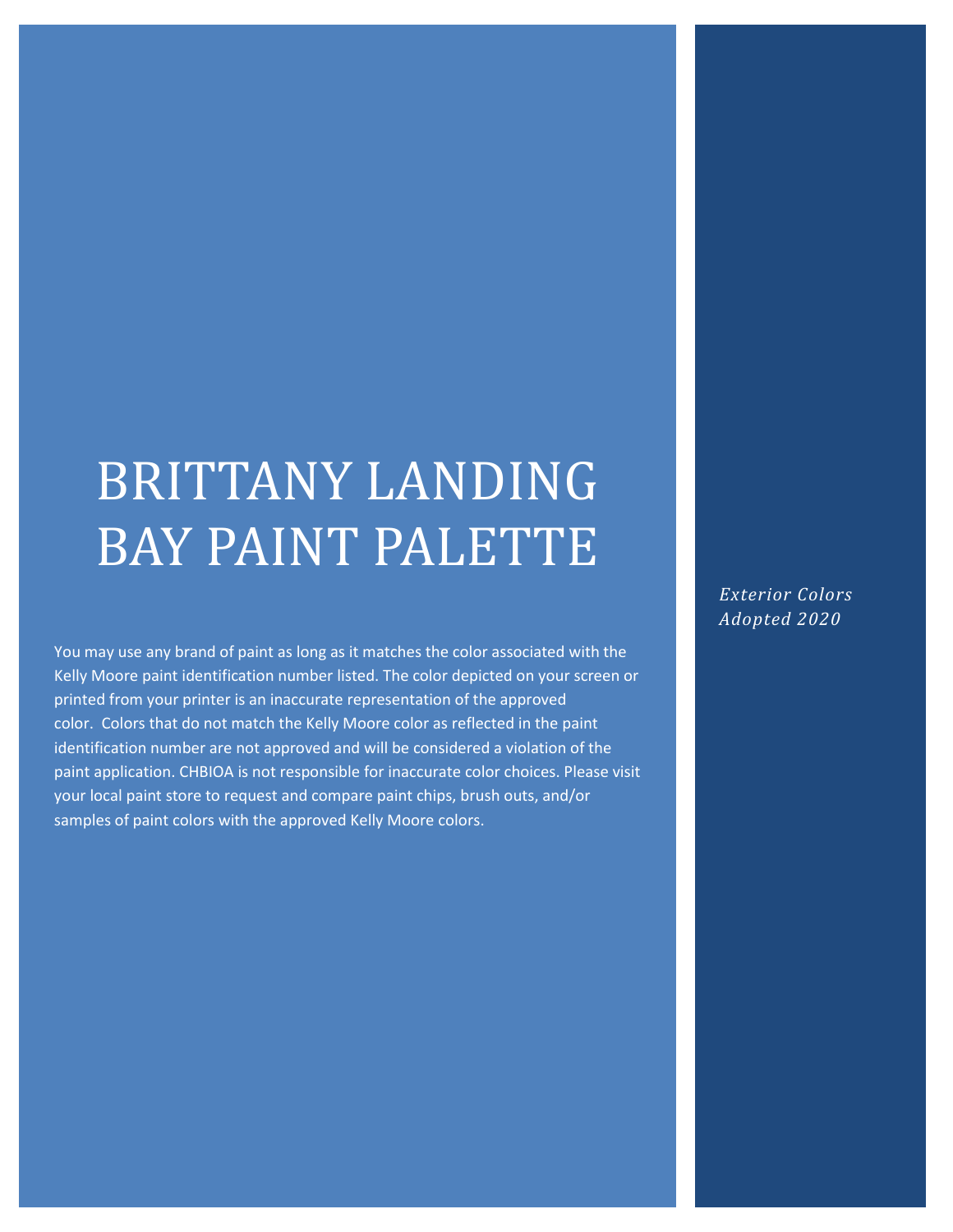### BRITTANY LANDING BAY HOA *Front Door Options*



\* *The approved paint finish for front doors is 1205 semi-gloss.*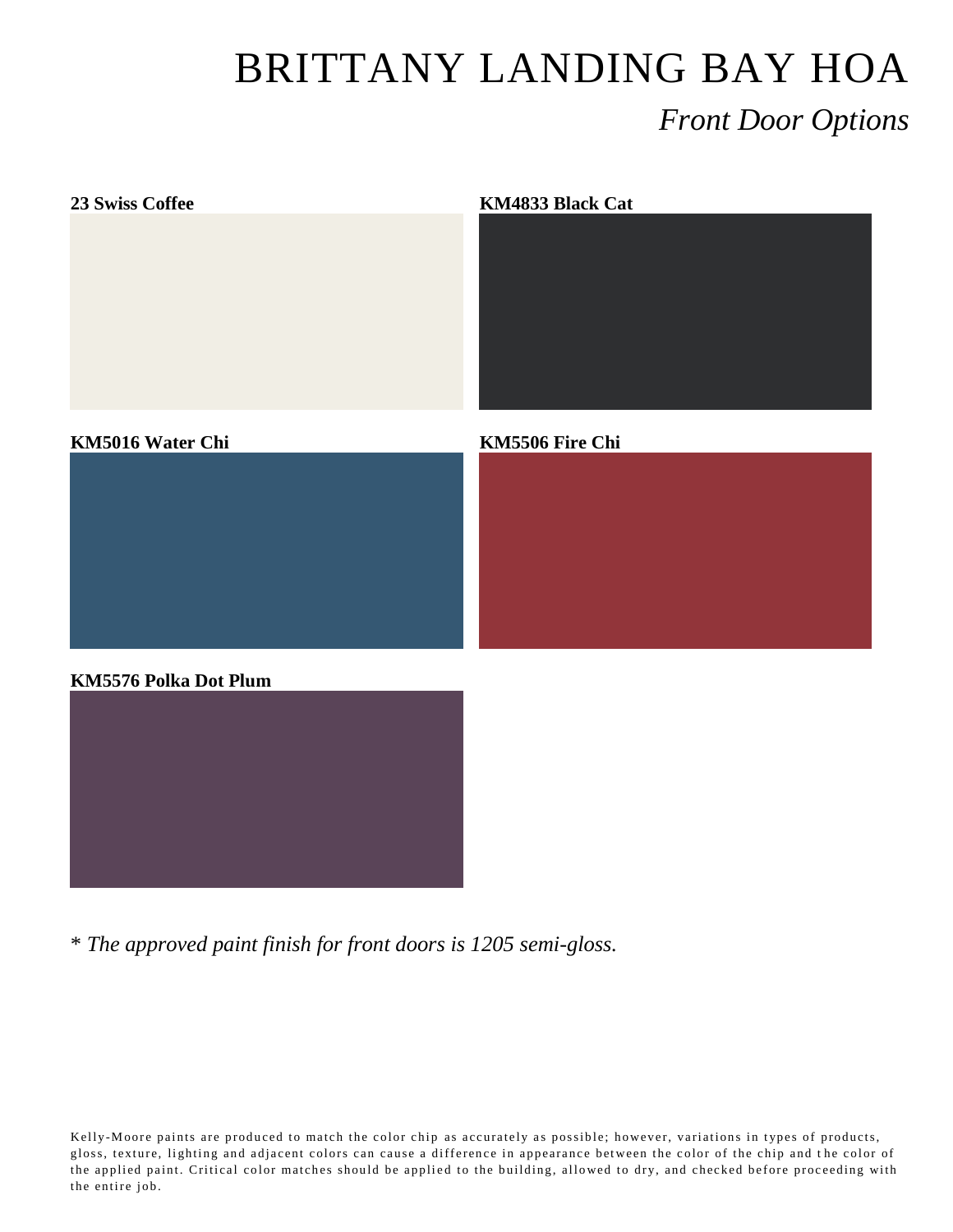#### BRITTANY LANDING BAY HOA *SCHEME 1*

| TRIM:          |                     |
|----------------|---------------------|
|                |                     |
|                |                     |
|                | <b>Swiss Coffee</b> |
|                | 23                  |
| <b>SIDING:</b> |                     |
|                |                     |
|                |                     |
|                |                     |
|                | <b>Marble Green</b> |
|                | KM4832              |
| <b>ACCENT:</b> |                     |
|                |                     |
|                |                     |
|                | <b>Camping Trip</b> |
|                | KM4833              |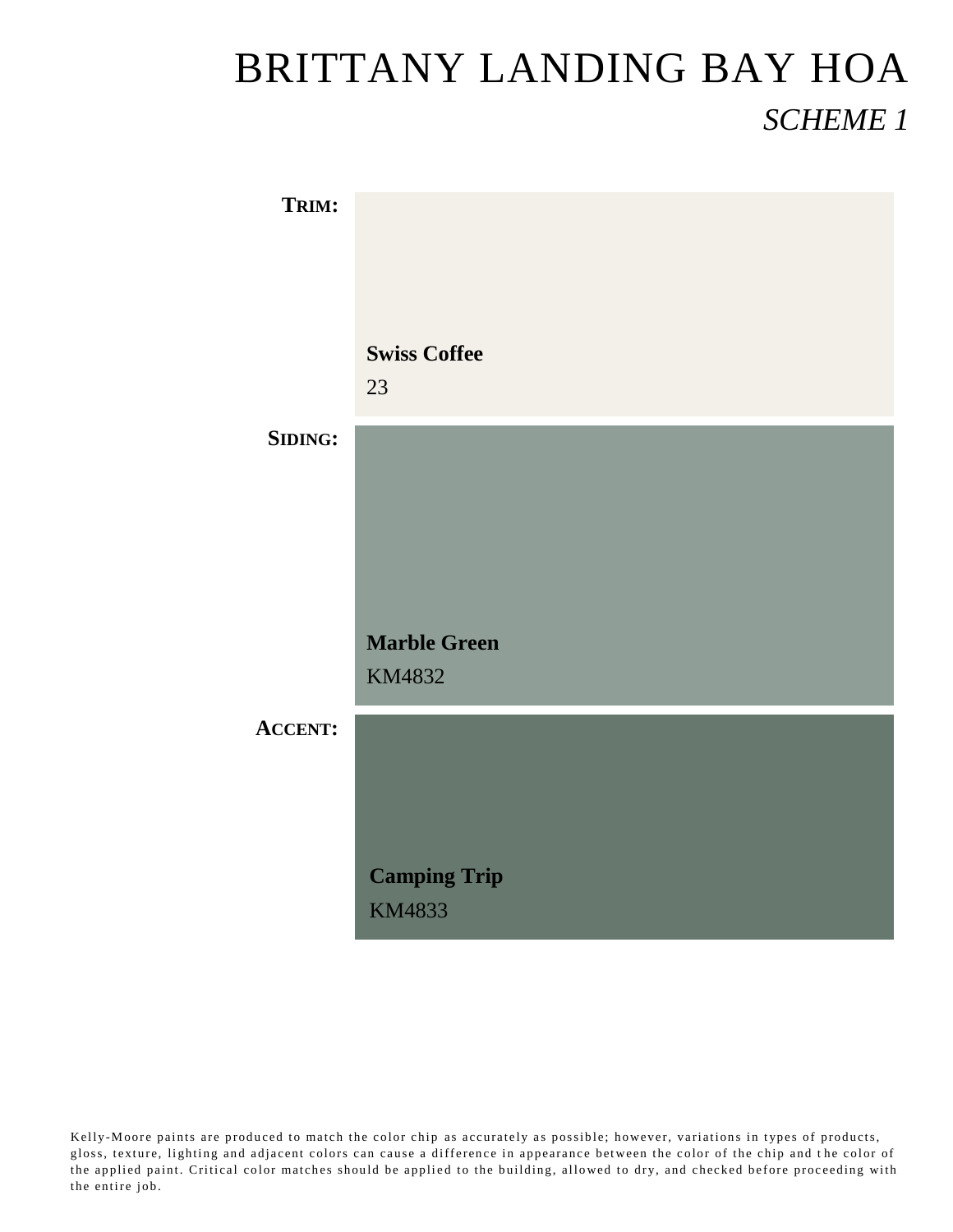#### BRITTANY LANDING BAY HOA *SCHEME 2*

| TRIM:          |                     |
|----------------|---------------------|
|                |                     |
|                |                     |
|                | <b>Swiss Coffee</b> |
|                | 23                  |
| <b>SIDING:</b> |                     |
|                |                     |
|                |                     |
|                |                     |
|                | <b>Bay Area</b>     |
|                | KM4594              |
| <b>ACCENT:</b> |                     |
|                |                     |
|                |                     |
|                | <b>Clay Bath</b>    |
|                | <b>KM4595</b>       |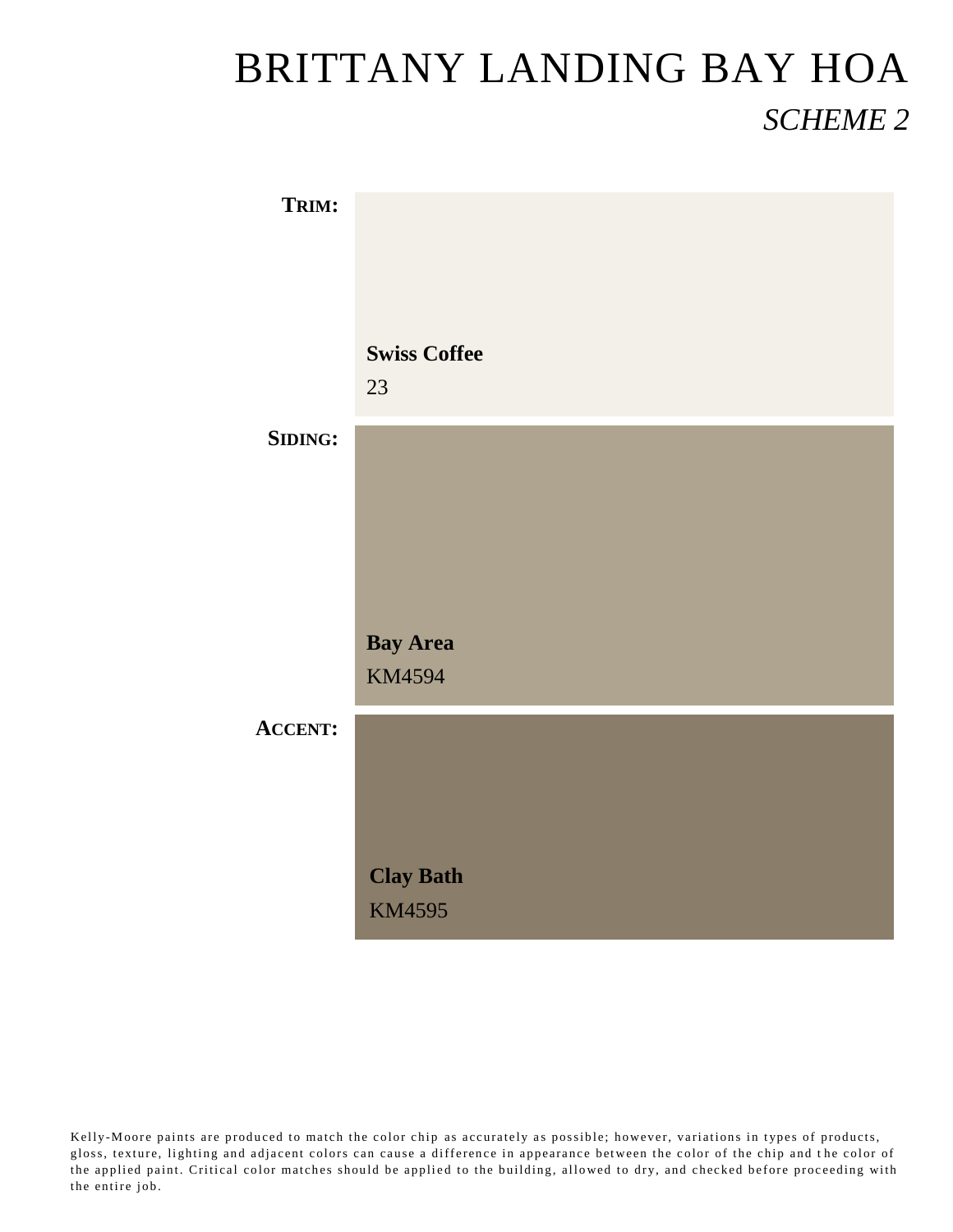## BRITTANY LANDING BAY HOA

#### *SCHEME 3*